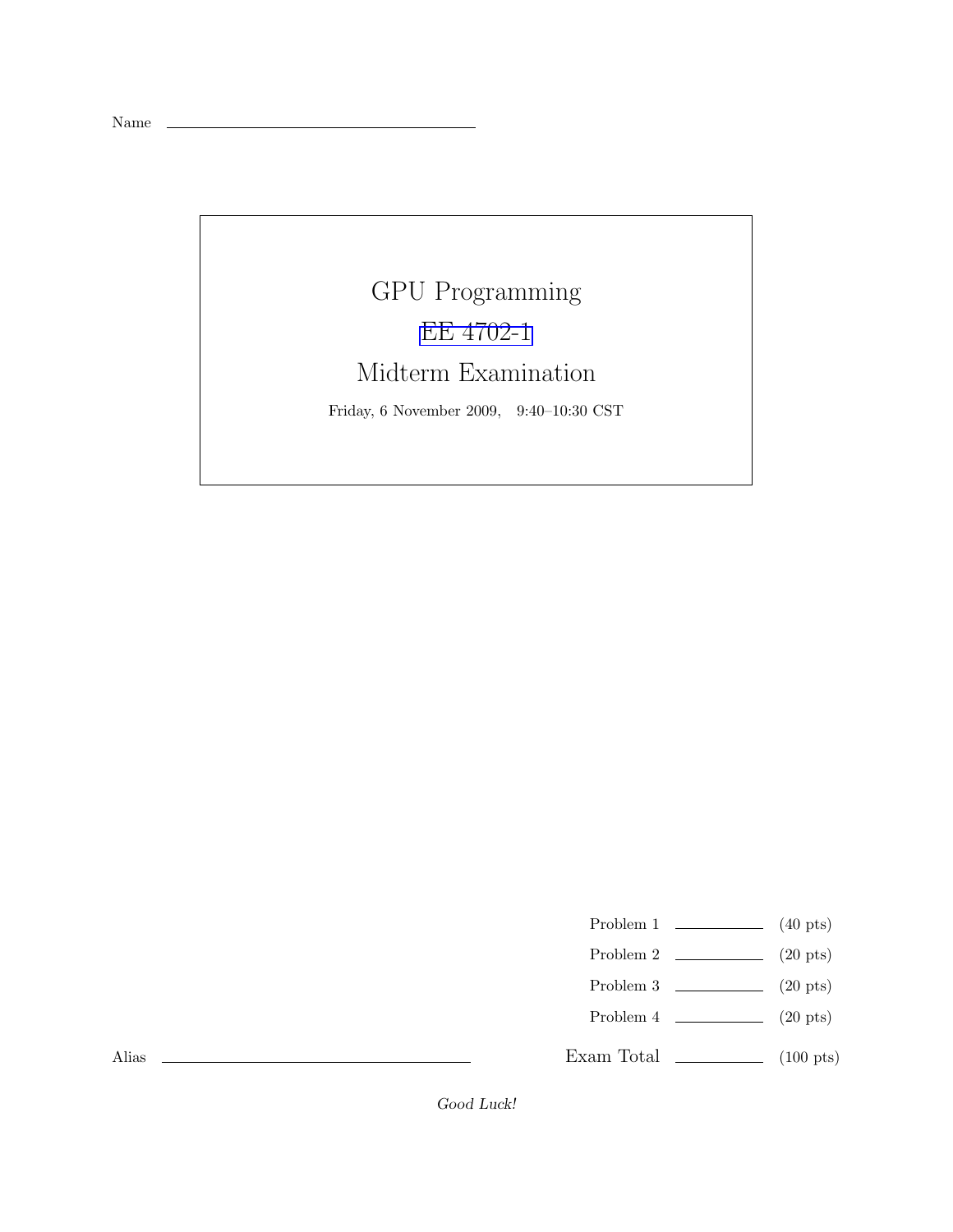Problem 1: [40 pts] Write OpenGL code to render a filled circle (a disc) of radius r, centered at the origin and with normal  $(0, 1, 0)$ .

- The distance between all vertices in a primitive should be approximately vert dist.
- Use triangle strips. Multiple strips are okay, but there should be no easy way to make the strips longer.
- Use glVertex3f calls, don't try to construct arrays.
- Don't specify colors, normals, or other attributes.
- Assume transformations, lighting, etc, have all been set up. Start with glBegin.
- Code rendering a circle of radius r, center at origin.  $\overline{\phantom{a}}$
- Vertex distance about vert dist.
- Good use of strips.
- Code reasonably efficient.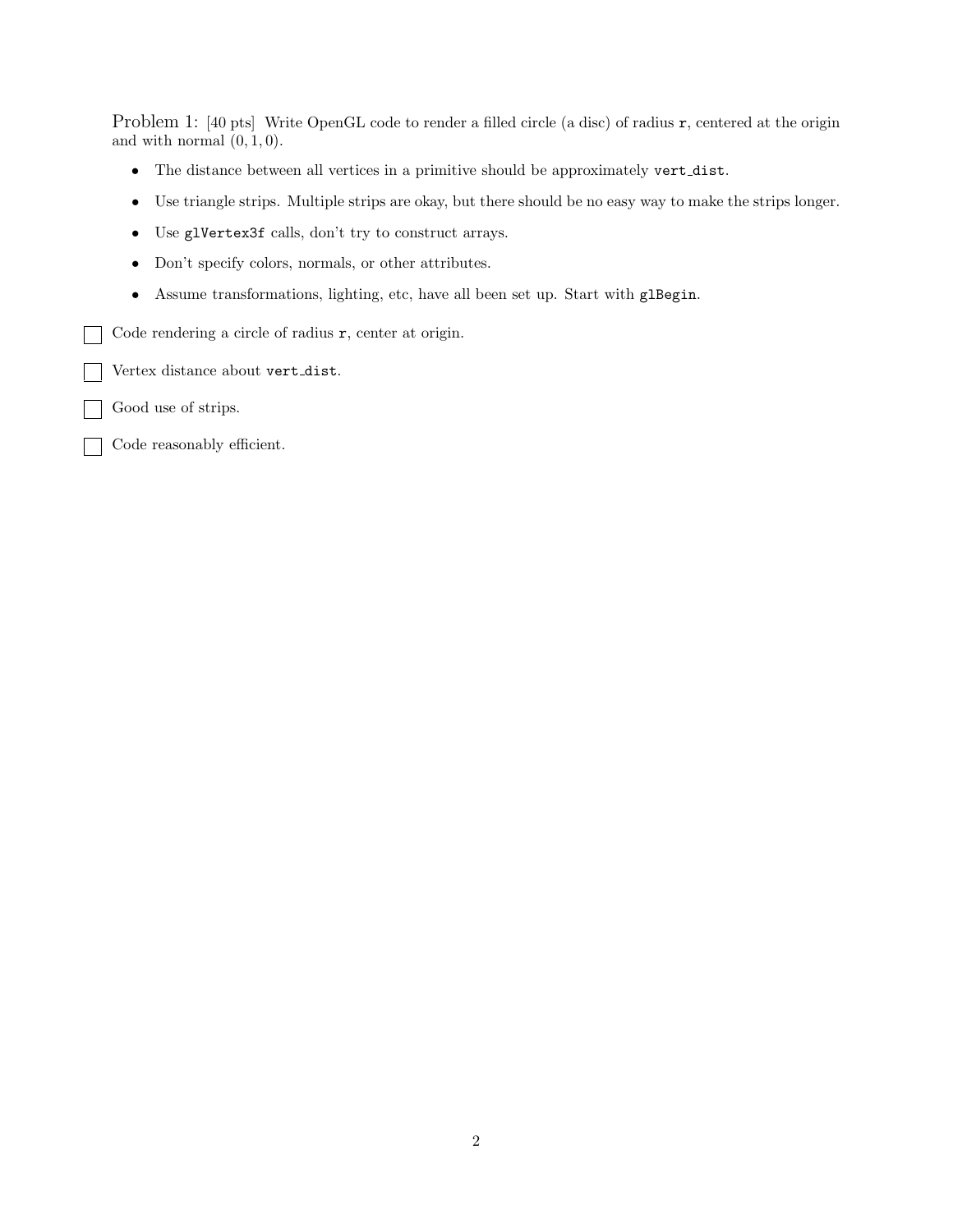Problem 2: [20 pts] Answer the normal questions below.

(a) Show an expression for the normal to triangle  $ABC$ , where  $A, B$ , and  $C$  are the vertex coordinates.

Normal to ABC

(b) In the code sample below the pair of triangles is rendered using two different methods, identified as Method 1 and Method 2.

Describe the difference in appearance of the triangles rendered using Method 1 and Method 2 when diffuse lighting is used and norm\_ABC != norm\_CBD.

```
pVect norm_ABC = find_normal(A, B, C); pVect norm_CBD = find_normal(C, B, D);
```

```
// Method 1
glBegin(GL_TRIANGLES);
glNormalfv(norm_ABC);
glVertex3fv(A); glVertex3fv(B); glVertex3fv(C);
glNormalfv(norm_CBD);
glVertex3fv(C); glVertex3fv(B); glVertex3fv(D);
glEnd();
// Method 2
pNorm norm_X = norm_ABC + normCBD; // Sum of two vectors normalized.
glBegin(GL_TRIANGLES);
glNormalfv(norm_ABC); glVertex3fv(A);
glNormalfv(norm_X); glVertex3fv(B); glVertex3fv(C);
glVertex3fv(C); glVertex3fv(B);
glNormalfv(norm_CBD); glVertex3fv(D);
glEnd();
```
Difference in appearance between Method 1 triangles and Method 2 triangles.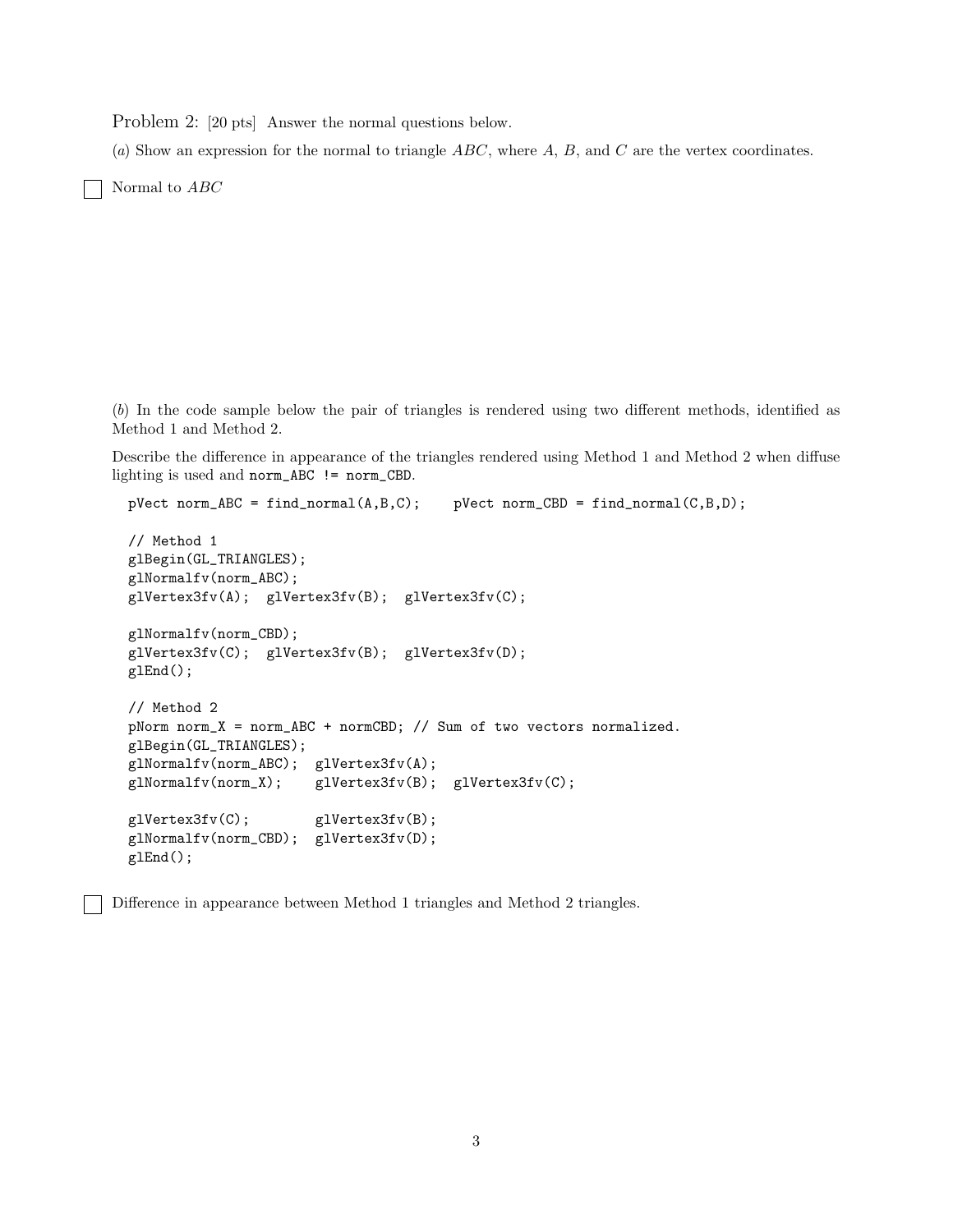Problem 3: [20 pts] Consider the three methods of specifying vertices shown below.

```
switch ( opt_method ) {
case VM_Individual: { /// Use Individual Vertices
    glBegin(GL_TRIANGLE_STRIP);
   for ( int i=0; i<coords_size; i+=3 ) {
        glNormal3f(coords[i],coords[i+1],coords[i+2]);
        glVertex3f(coords[i],coords[i+1],coords[i+2]); }
    glEnd();
    break; }
case VM_Array: { /// Use Vertex Arrays
    glNormalPointer(GL_FLOAT,0,coords);
   glEnableClientState(GL_NORMAL_ARRAY);
   glVertexPointer(3,GL_FLOAT,3*sizeof(float),coords);
    glEnableClientState(GL_VERTEX_ARRAY);
    glDrawArrays(GL_TRIANGLE_STRIP,0,coords_size/3);
   glDisableClientState(GL_NORMAL_ARRAY);
   glDisableClientState(GL_VERTEX_ARRAY);
    break; }
case VM_Buffer: { /// Use Buffer Objects
    glBindBuffer(GL_ARRAY_BUFFER,gpu_buffer);
   glVertexPointer(3,GL_FLOAT,3*sizeof(float),NULL);
    glEnableClientState(GL_VERTEX_ARRAY);
   glNormalPointer(GL_FLOAT,0,NULL);
    glEnableClientState(GL_NORMAL_ARRAY);
    glDrawArrays(GL_TRIANGLE_STRIP,0,coords_size/3);
   glBindBuffer(GL_ARRAY_BUFFER,0);
    glDisableClientState(GL_NORMAL_ARRAY);
    glDisableClientState(GL_VERTEX_ARRAY);
 break; } }
```
(a) Why is the individual vertex method slower than the others?

Reason that individual vertex method slower than the others.

(b) When used the right way the method using buffer objects is much faster than the others.

Why are buffer objects faster than vertex arrays, when used the right way?

Describe a situation in which the buffer object and vertex array method would have about the same performance.